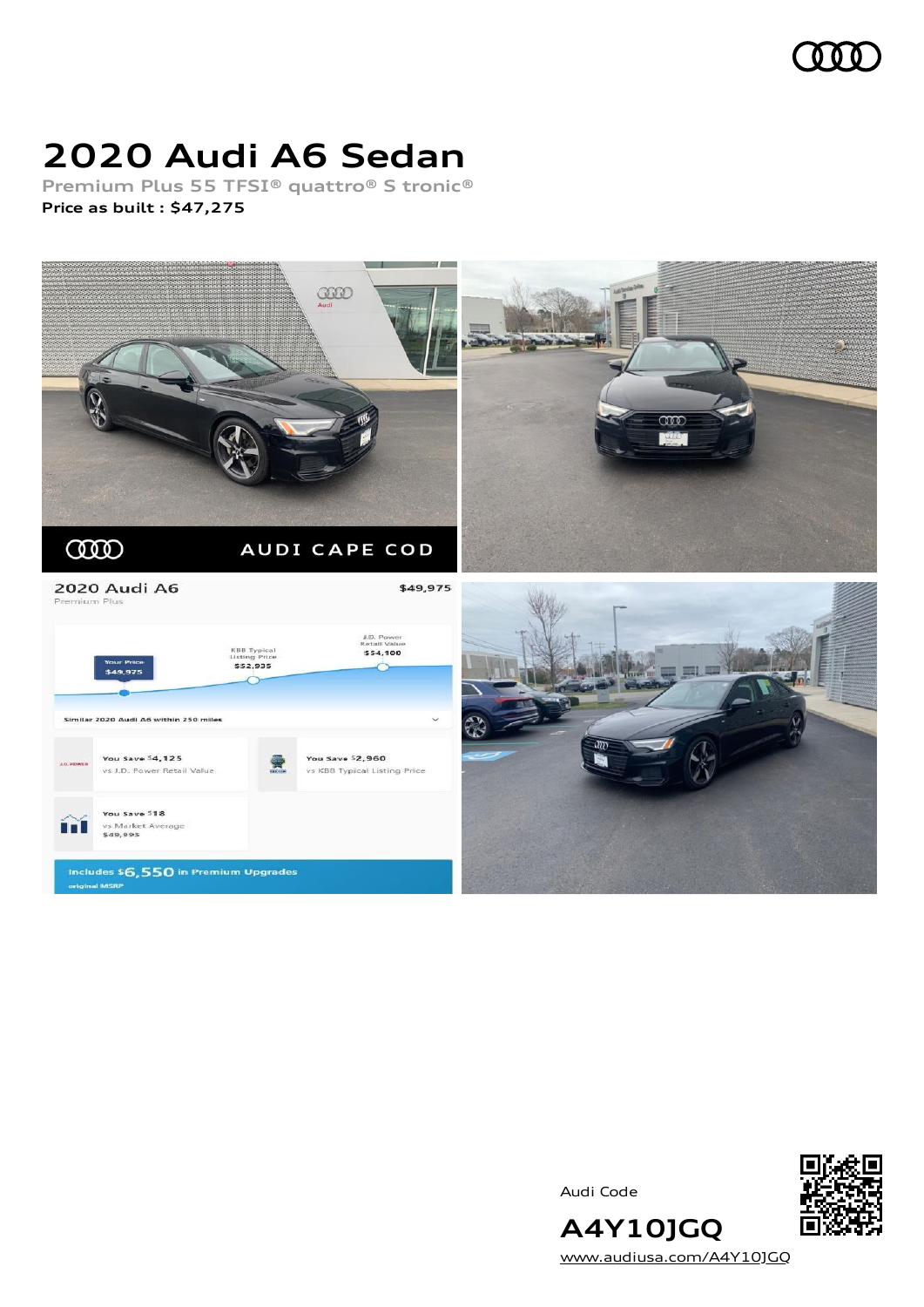### **Summary**

**Audi 2020 Audi A6 Sedan** Premium Plus 55 TFSI® quattro® S tronic®

**Price as buil[t](#page-8-0)** \$47,275

#### **Exterior colour**

Mythos Black metallic

#### **Interior colour**

| Seats     | Black with Rock Gray stitching |
|-----------|--------------------------------|
| Dashboard | Black                          |
| Carpet    | Black                          |
| Headliner | Moon Silver                    |

# COO COO AUDI CAPE COD

#### **Further Information**

| Type of vehicle | Used car     |
|-----------------|--------------|
| Mileage         | 24,689 miles |
|                 | No           |
| Warranty        |              |

#### **Audi Code** A4Y10JGQ

**Your configuration on www.audiusa.com** [www.audiusa.com/A4Y10JGQ](https://www.audiusa.com/A4Y10JGQ)

**Commission number** 05645c640a0e0971574e

#### **Technical Specifications**

| Engine type                  | 3.0-liter six-cylinder                        |
|------------------------------|-----------------------------------------------|
| stroke                       | Displacement/Bore and 2,995/84.5 x 89.0 cc/mm |
| Torque                       | 369 lb-ft@rpm                                 |
| Top track speed              | 130 mph mph                                   |
| Acceleration (0 - 60<br>mph) | 5.1 seconds seconds                           |
| Recommended fuel             | Premium                                       |

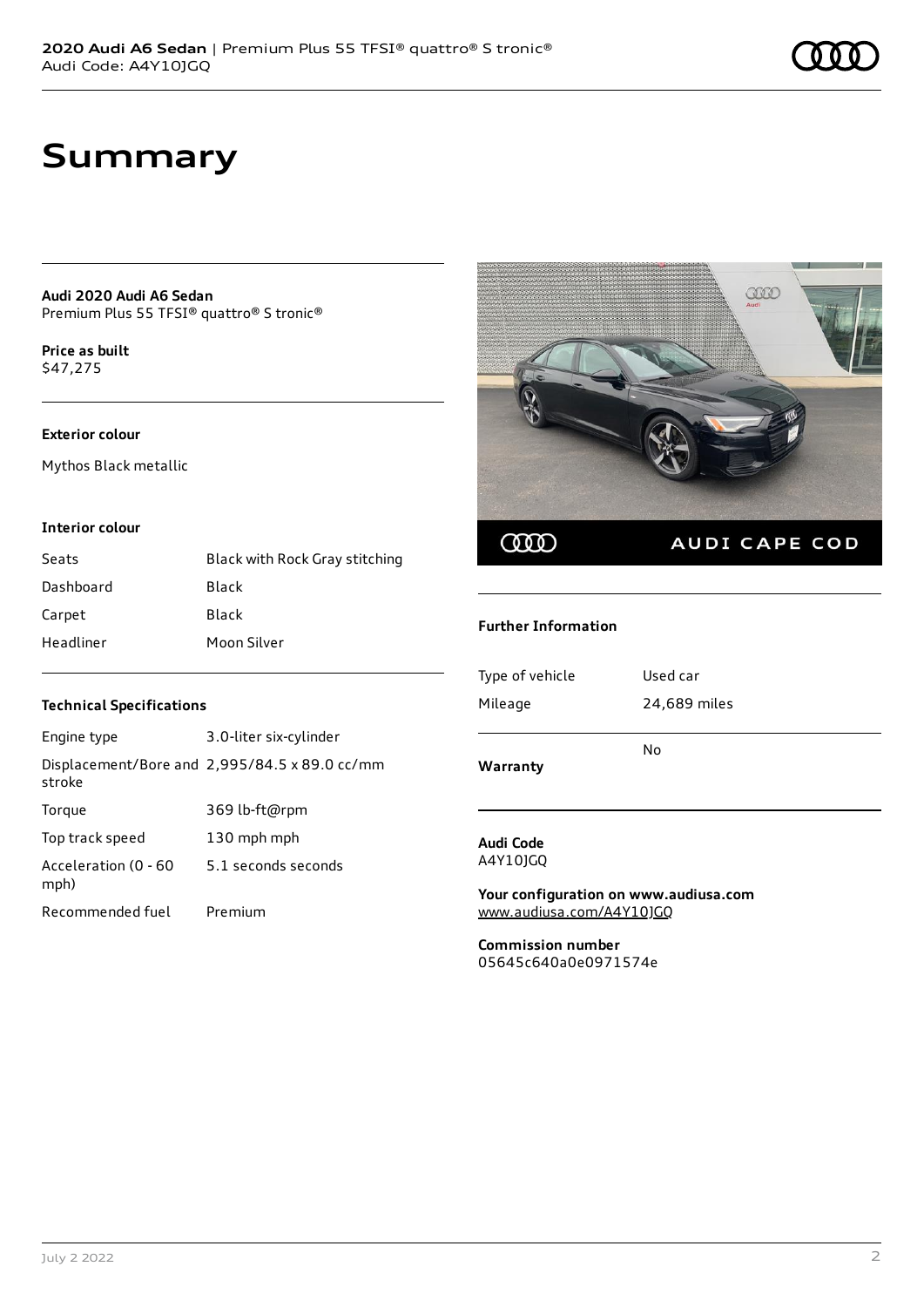

# **Standard features**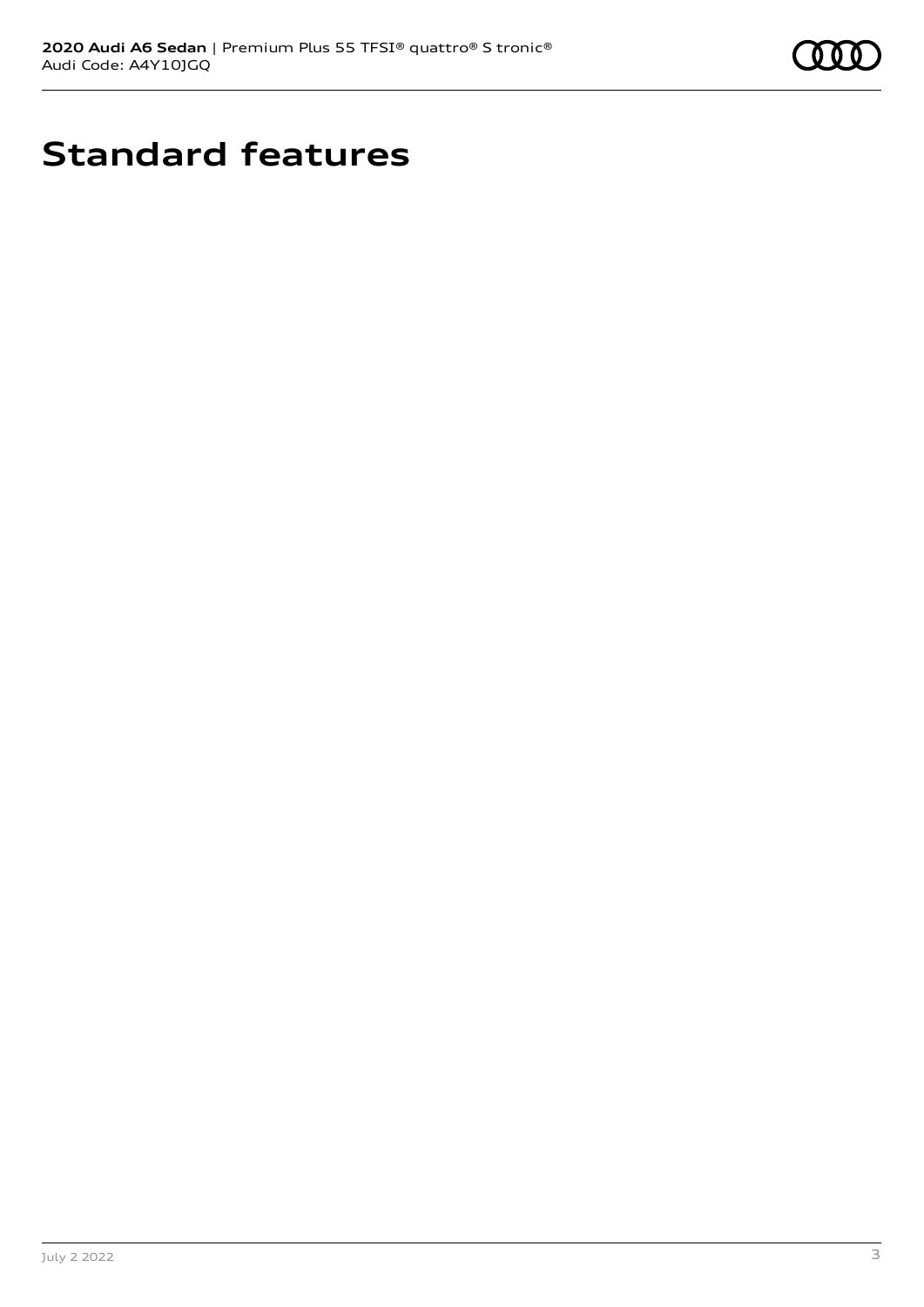# **Dealer remarks**

Allstate Signature Certified, Excellent Condition, LOW MILES - 24,689! WAS \$54,975, \$5,800 below Kelley Blue Book!, EPA 29 MPG Hwy/22 MPG City! Heated Leather Seats, Navigation, Sunroof, Rear Air, All Wheel Drive, PREMIUM PLUS PACKAGE

KEY FEATURES INCLUDE Leather Seats, Navigation, Sunroof, All Wheel Drive, Rear Air

#### OPTION PACKAGES

PREMIUM PLUS PACKAGE Matrix-Design Headlights w/Highbeam Assist, Audi Side Assist w/Rear Cross Traffic Assist, vehicle exit warning, Heated 3-Spoke Multifunction Steering Wheel, shift paddles, Audi Pre Sense Rear, Audi Phone Box w/Wireless Charging, signal booster, Audi Advanced Key, Top View Camera System w/Virtual 360 View, Audi Virtual Cockpit Plus, Bang & Olufsen 3D Premium Sound System, 16 speakers, 15-channel amplifier and 705 watts, Headlight Washer System, Contrast Stitching on Door Armrests & Knee Bolster, BLACK OPTIC SPORT PACKAGE Black Optic Exterior Kit, Tires: 255/40R20 All-Season, Sport Suspension (20mm Drop), Wheels: 20" 5-Arm Polygon-Design Bi-Color Black, 20" SPORT PACKAGE: Wheels: 20" 5-V-Spoke Bi-Color, Tires: 255/40R20 All-Season, Sport Suspension (20mm Drop). Serviced here, Non-Smoker vehicle

PRICED TO MOVE Was \$54,975.

#### SHOP WITH CONFIDENCE

Allstate Signature Certified means this vehicle has passed a rigorous multi-point inspection and mee, This vehicle is backed by a Powertrain Limited Warranty. If there is a problem, we'll fix it and get

#### MORE ABOUT US

Premier Companies offers the friendly individualized attention of a local store with best-in-class service to deliver a vehicle purchasing experience that exceeds expectations. We have proudly been in the automotive business serving our communities for over 30 years.

Pricing analysis performed on 6/30/2022. Horsepower calculations based on trim engine configuration. Fuel economy calculations based on original manufacturer data for trim engine configuration. Please confirm the accuracy of the included equipment by calling us prior to purchase.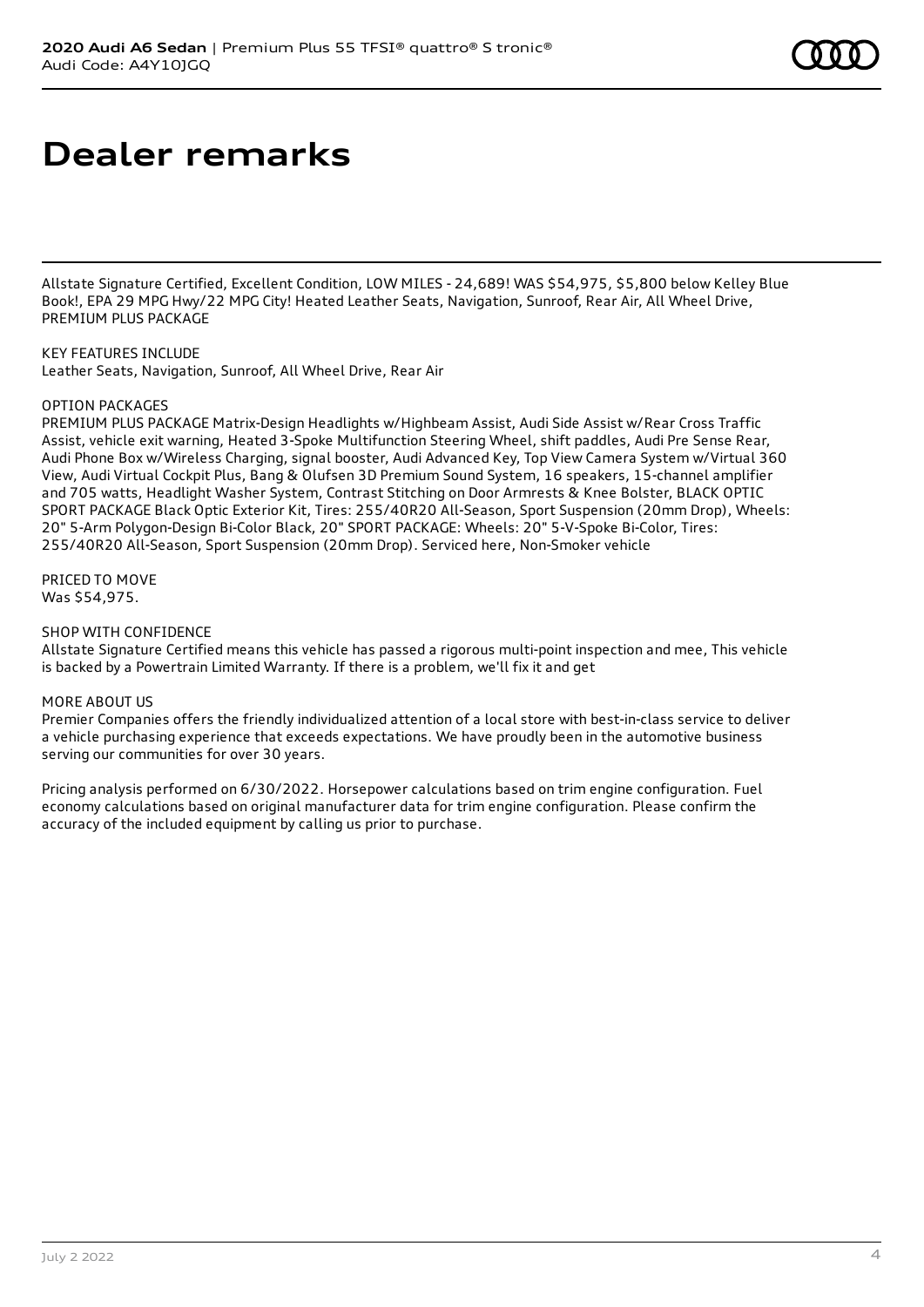# **Technical Specifications**

#### **Engineering | Performance**

| Engine type                                 | 3.0-liter six-cylinder                                                | Steering type                              | Electromechanical progressive                                                              |
|---------------------------------------------|-----------------------------------------------------------------------|--------------------------------------------|--------------------------------------------------------------------------------------------|
| Power Level                                 | 55                                                                    |                                            | steering system                                                                            |
| Displacement                                | 3.01                                                                  | Turning diameter, curb- 36.4 ft<br>to-curb |                                                                                            |
| Max. output ps/hp                           | 335 @ rpm                                                             | Steering ratio                             | 12.1:1                                                                                     |
| Torque                                      | 369 lb-ft@rpm                                                         |                                            |                                                                                            |
| Valvetrain                                  | 24-valve DOHC with Audi valvelift<br>system and variable valve timing | Suspension                                 |                                                                                            |
| Acceleration (0 - 60<br>mph)                | 5.1 seconds seconds                                                   | Front axle                                 | Five-link front independent steel<br>spring suspension                                     |
| Engine block                                | Aluminum-alloy                                                        | Rear axle                                  | Five-link rear independent steel                                                           |
| Induction/fuel injection Turbocharged/TFSI® |                                                                       |                                            | spring suspension                                                                          |
| Cylinder head                               | Aluminum-alloy                                                        | Optional                                   | Sport suspension (20mm drop)                                                               |
|                                             | Displacement/Bore and 2,995/84.5 x 89.0 cc/mm                         |                                            |                                                                                            |
| stroke                                      |                                                                       | <b>Brake system</b>                        |                                                                                            |
| Top track speed                             | 130 mph mph                                                           | Front brakes                               | 13.3 (ventilated disc) in                                                                  |
|                                             |                                                                       | Rear brakes                                | 13.0 (ventilated disc) in                                                                  |
| <b>Electrical system</b>                    |                                                                       | Parking brake                              | Electromechanical                                                                          |
| Hybrid system battery                       | 48-volt Mild Hybrid Electric Vehicle                                  |                                            |                                                                                            |
|                                             | (MHEV) technology with<br>recuperation                                | <b>Body</b>                                |                                                                                            |
| <b>Driveline</b>                            |                                                                       | Material                                   | Lightweight technology-multi-<br>material construction (steel and<br>aluminum composition) |
| Drivetrain type                             | quattro® all-wheel drive with ultra®<br>technology                    | Corrosion protection                       | Multistep anti-corrosion protection                                                        |
| Transmission                                | Seven-speed S tronic® dual-clutch<br>automatic transmission           | <b>Warranty   Maintenance</b>              |                                                                                            |
|                                             |                                                                       | Warranty                                   | 4-year/50,000-mile Audi New<br>Vehicle Limited Warranty                                    |

**Steering**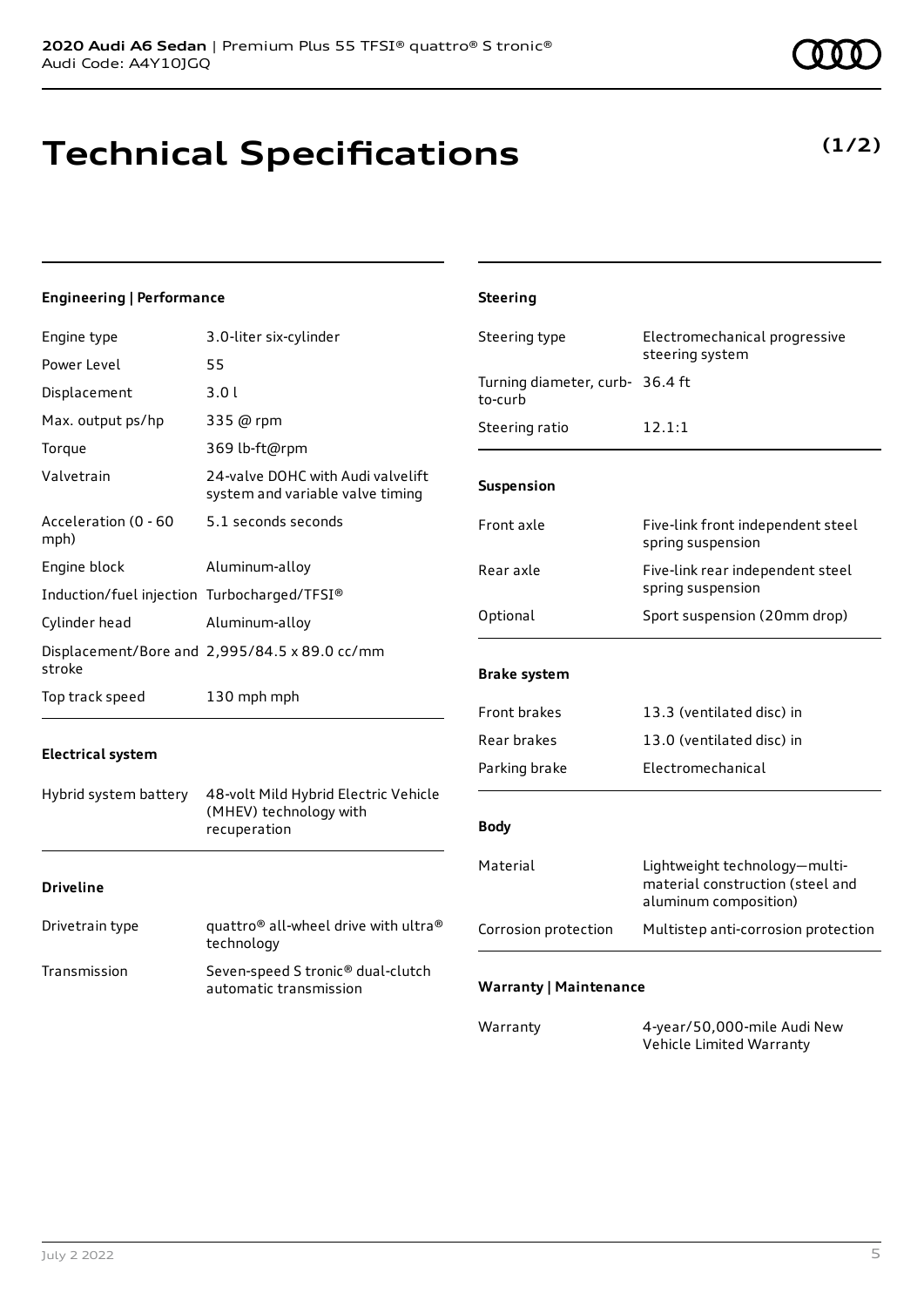**Technical Specifications**

#### **Exterior Measurements**

| Height                           | 57.4 in    |
|----------------------------------|------------|
| Overall width without<br>mirrors | 74.3 in    |
| Length                           | 194.4 in   |
| Wheelbase                        | $115.1$ in |
| Drag coefficient                 | $0.29$ Cw  |
| Overall width with<br>mirrors    | $83.1$ in  |
| Track rear                       | 63.7 in    |
| <b>Track front</b>               | 64.2 in    |
| Curb weight                      | 4266 lb    |

#### **Interior measurements**

| Seating capacity                          | 5                    |
|-------------------------------------------|----------------------|
|                                           |                      |
| Shoulder room, rear                       | 56.5 in              |
| Head room with front<br>sunroof           | 38.0 in              |
| Leg room, rear                            | 37.4 in              |
| Shoulder room, front                      | 57.8 in              |
| Head room with rear<br>sunroof            | 38.1 in              |
| Leg room, front                           | 41.3 in              |
| Cargo volume, rear<br>seatbacks up/folded | 13.7/NA cu ft, cu ft |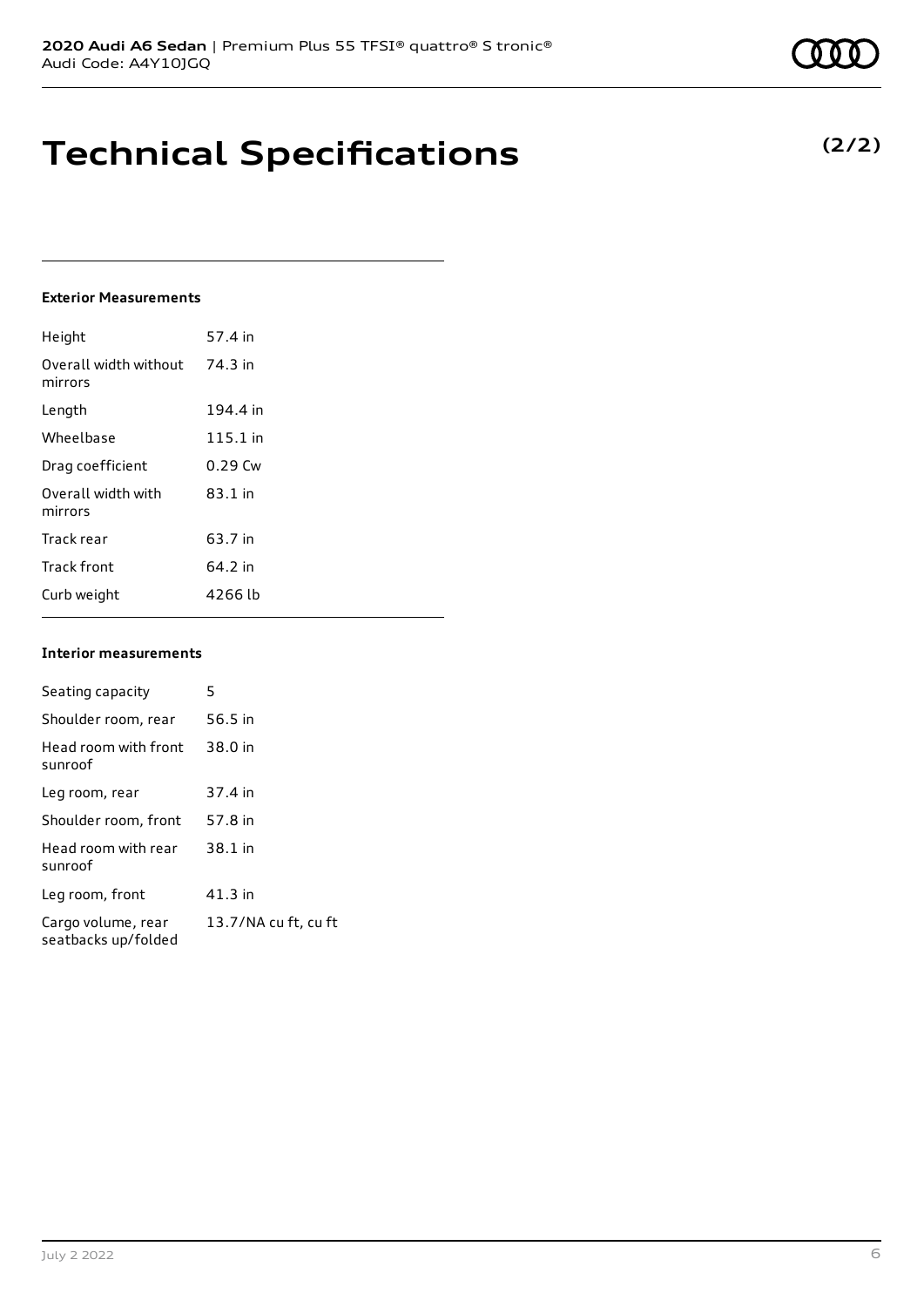### **Consumption- and emission**

**Consumption by NEDC**

combined 24 mpg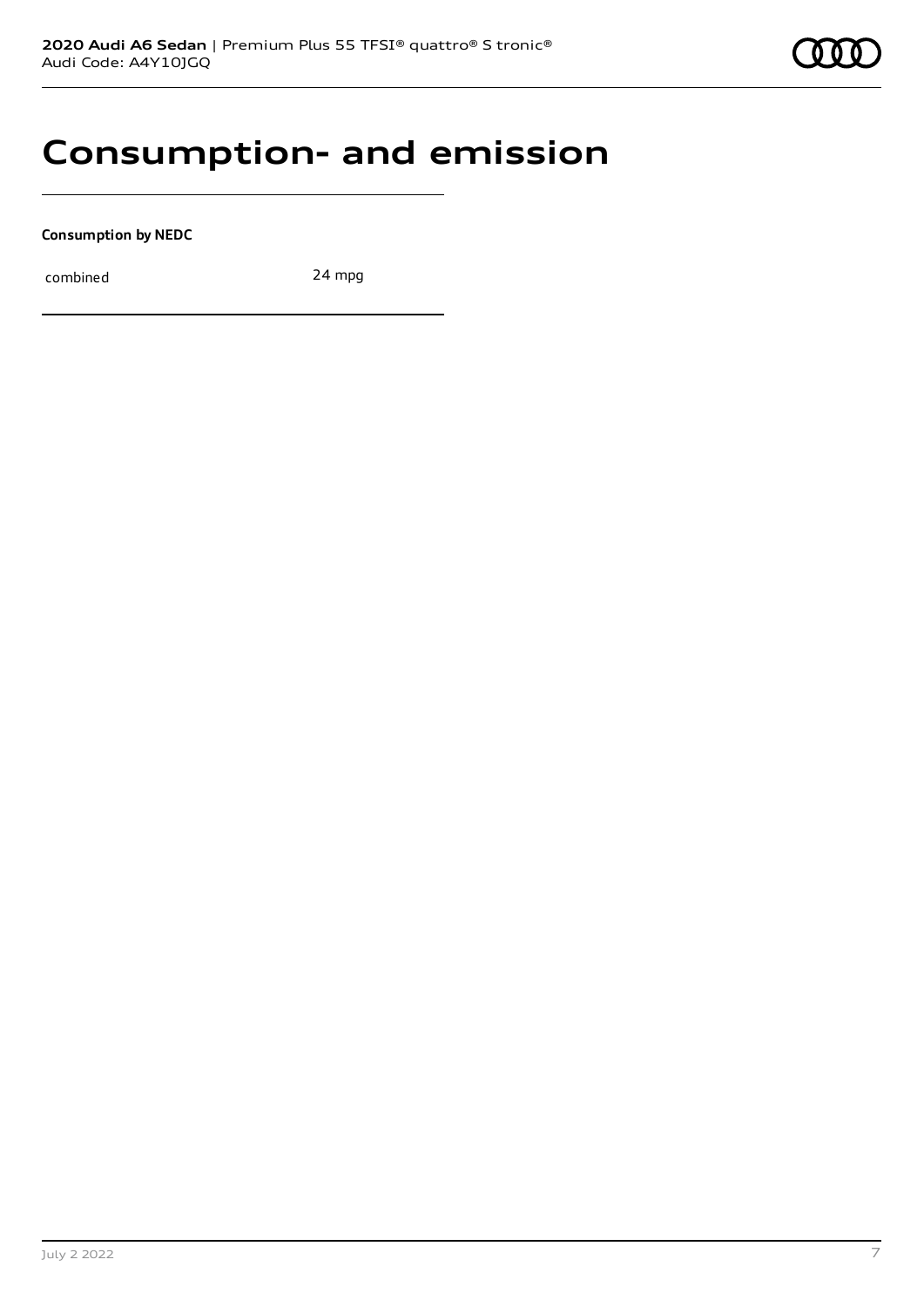### **Contact**

Dealer **Audi Cape Cod**

25 Falmouth Rd. 02601 Hyannis MA

Phone: +15088155600 FAX: 5085689410

www: [https://www.audicapecod.com](https://www.audicapecod.com/)